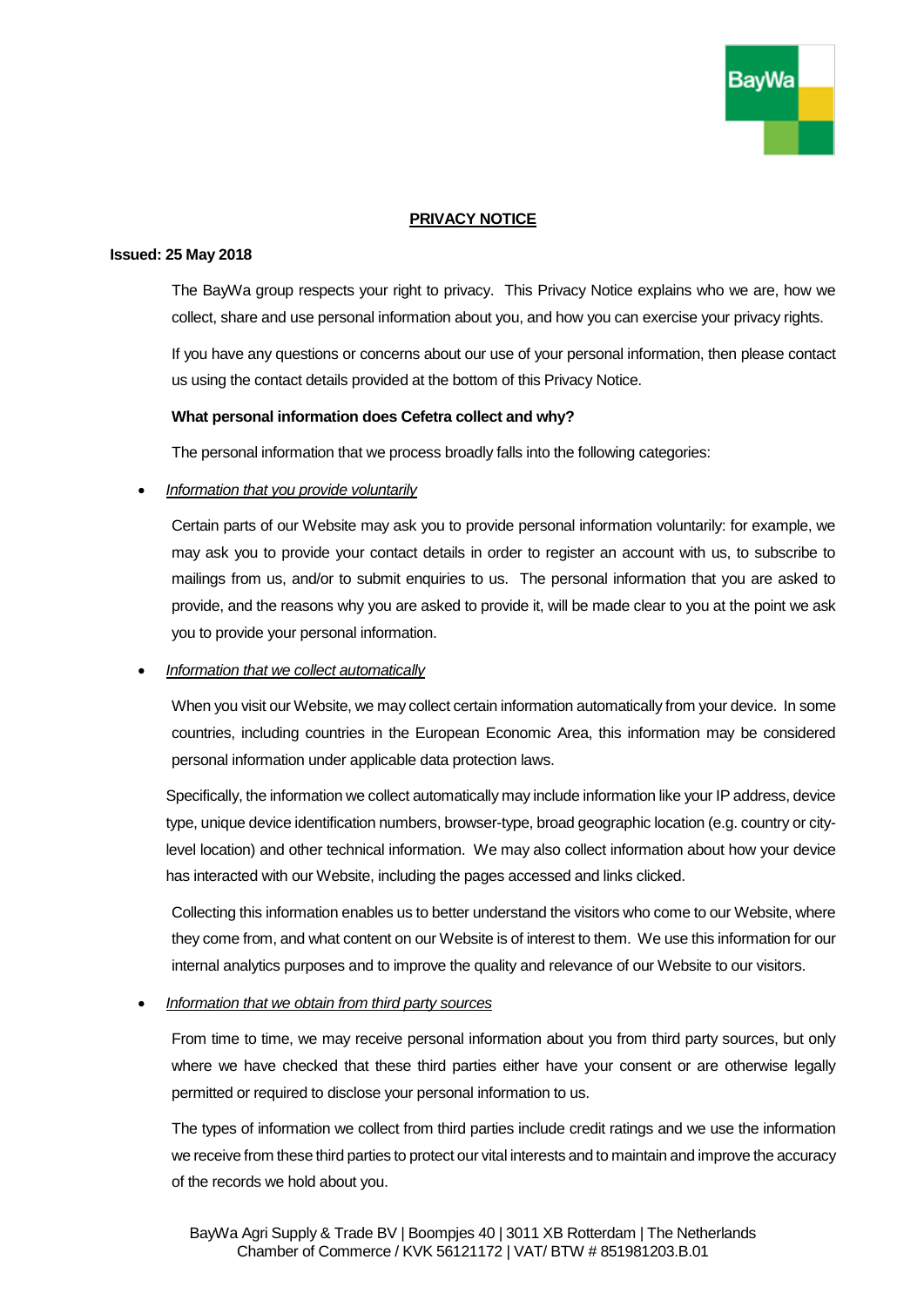

## • *Information needed for carrying out our business activities and/or fulfilling our legal obligations*

Certain personal data, such as contact details and addresses, are necessary for the due performance of a contract and/or prior to entering into a contract, for example during negotiations. Personal data can also be necessary for complying with a legal obligation, such as tax legislations and statutory retention periods.

# **Who does Cefetra share my personal information with?**

We may disclose your personal information to the following categories of recipients:

- to our **group companies, third party services providers and partners if case this is necessary for the due performance of a contract, to comply with a legal obligation, if they** provide data processing services to us (for example, to support the delivery of, provide functionality on, or help to enhance the security of our Website), or who otherwise process personal information for purposes that are described in this Privacy Notice or notified to you when we collect your personal information.
- to any **competent law enforcement body, regulatory, government agency, court or other third party** where we believe disclosure is necessary (i) as a matter of applicable law or regulation, (ii) to exercise, establish or defend our legal rights, or (iii) to protect your vital interests or those of any other person;

# **Lawful basis for processing personal information**

Our lawful basis for processing the personal information described above will depend on the personal information concerned and the specific context in which we process it.

However, we will normally only process your data (i) where we have your consent to do so, (ii) where we need the personal information to perform a contract with you, (iii) where we need the data to comply with a legal obligation or (iv) where the processing is in our legitimate interests and not overridden by your rights.

We will process your information for the purposes of operating our platform and communicating with you as necessary to provide our services to you and in our legitimate commercial interests, for instance, when responding to your queries, when performing a contract, distributing mailings improving our platform and/or business operations or for the purposes of detecting or preventing illegal activities.

If you have questions about or need further information concerning the lawful basis for processing your personal information, please contact us using the contact details provided under the "How to contact us" heading below.

### **How do we keep your personal information secure?**

We use appropriate technical and organisational measures to protect the personal information that we process. The measures we use are designed to provide a level of security appropriate to the risk of processing your personal information.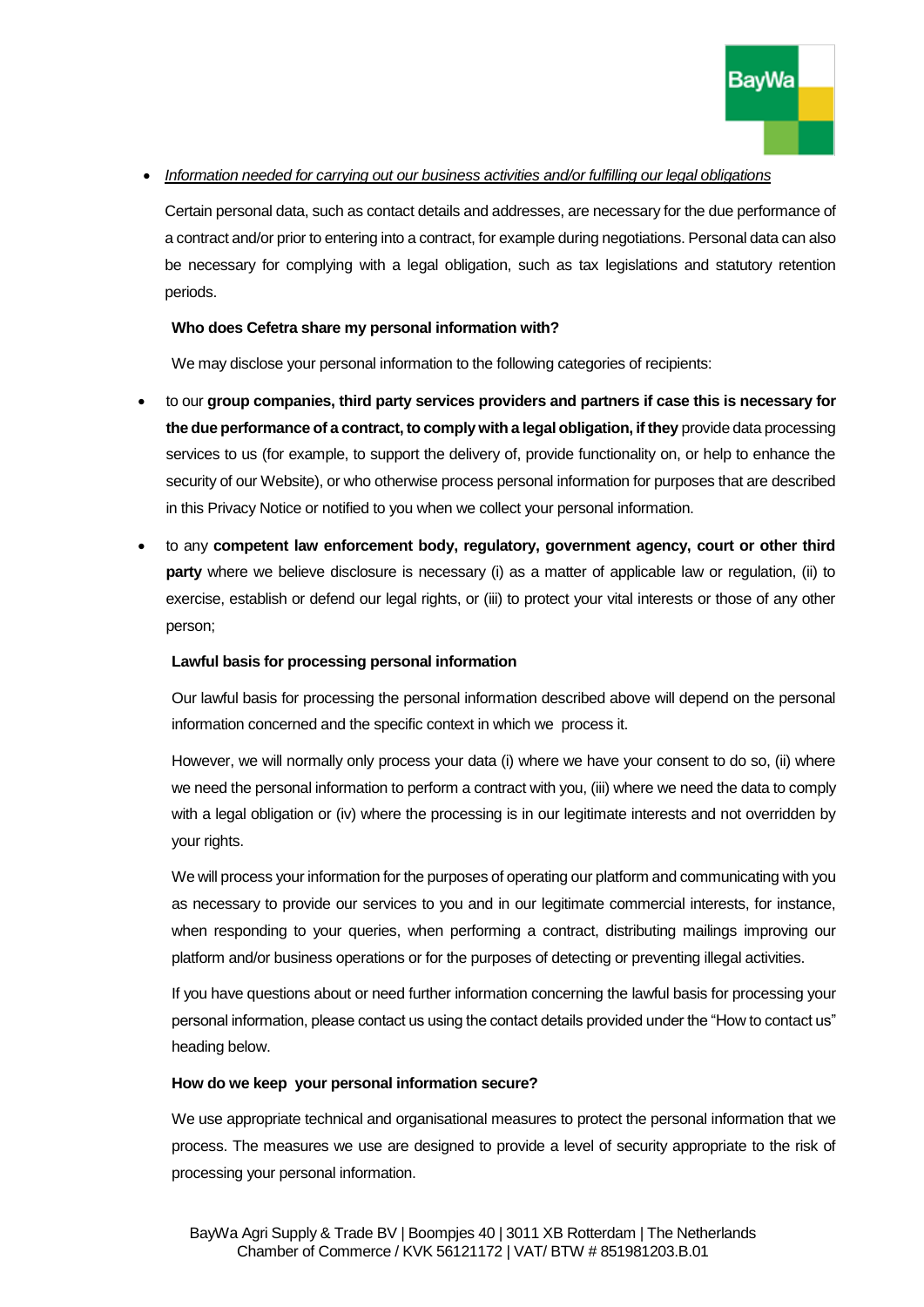

### **International data transfers**

Your personal information may be transferred to, and processed in, countries other than the country in which you are resident, but these countries are all subject to European Union data protection laws.

Specifically, our Website servers are located in the Netherlands, and our group companies and thirdparty service providers and partners operate in Europe. This means that when we collect your personal information we may process it in any of these countries.

However, we have taken appropriate safeguards to require that your personal information will remain protected in accordance with this Privacy Notice. These include implementing the contractual clauses for transfers of personal information, which require counterparties/companies to protect personal information they process from in accordance with European Union data protection law.

## **Data retention**

We retain personal information we process where we have an ongoing lawful basis to do so (for example, to provide you with a service you have requested or to comply with applicable legal, tax or accounting requirements).

When we have no ongoing lawful basis to process your personal information, we will either delete or anonymise it or, if this is not possible (for example, because your personal information has been stored in backup archives), then we will securely store your personal information until deletion is possible.

# **Your data protection rights**

You have the following data protection rights:

- If you wish to **access, correct, update or request deletion** of your personal information, you can do so at any time by contacting [dataprotection@cefetra.com](mailto:dataprotection@cefetra.com).
- In addition, you can **object to processing** of your personal information, ask us to **restrict processing** of your personal information or **request portability** of your personal information. Again, you can exercise these rights by contacting [dataprotection@cefetra.com](mailto:dataprotection@cefetra.com) .
- You have the right to **opt-out of** mailings we send you at any time. You can exercise this right by clicking on the "unsubscribe" or "opt-out" link in the mailings we send you.
- Similarly, if we process your personal information with your consent, then you can **withdraw your consent** at any time by notifying [dataprotection@cefetra.com](mailto:dataprotection@cefetra.com) accordingly. Withdrawing your consent will not affect the lawfulness of any processing we conducted prior to your withdrawal, nor will it affect processing of your personal information conducted in reliance on lawful processing grounds other than consent.
- You have the **right to complain to a data protection authority** about our processing of your personal information. For more information, please contact your local data protection authority.